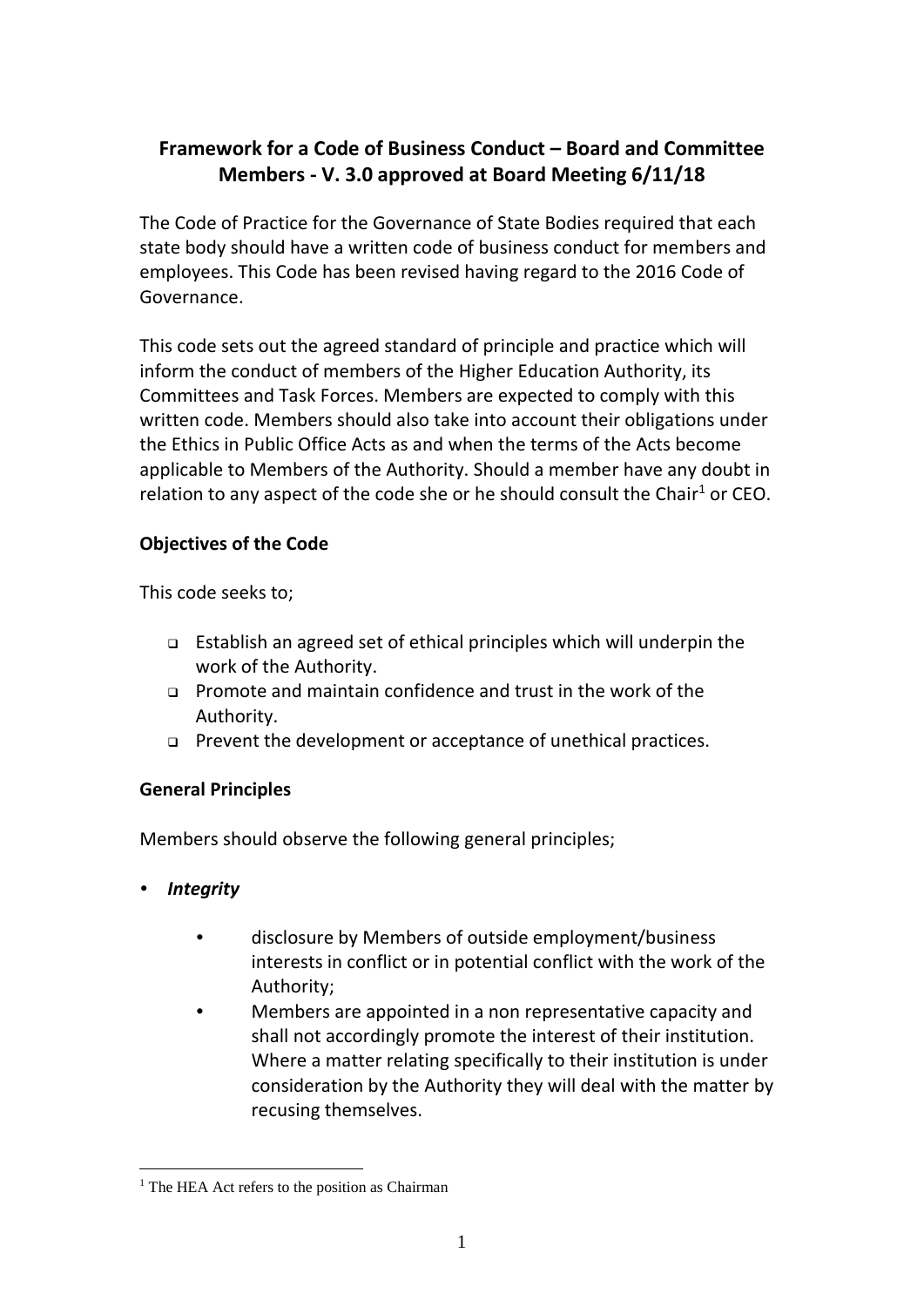- avoidance of the giving or receiving of corporate gifts, hospitality, preferential treatment or benefits which might affect or appear to affect the ability of the donor or the recipient to make independent judgement, members shall comply with the HEA's policy on the making of, and receiving of gifts;
- conduct of purchasing activities of goods/services in accordance with best business practice;
- ensuring that the Authority's accounts/reports accurately reflect their business performance and are not misleading or designed to be misleading;
- avoidance of use of the Authority's resources or time for personal gain or solely for the benefit of persons/organisations unconnected with the HEA;
- commitment not to acquire information or business secrets by improper means.
- *Information*

<u>.</u>

 The HEA will seek to ensure that access to general information on the activities of the HEA is facilitated in a manner that is open and enhances its accountability to the general public.

Members shall -

- respect the confidentiality of sensitive information held by the Authority. This includes material such as:
	- reports submitted for consideration by the Authority;
	- information received in confidence by the Authority;
	- personal information; and
	- commercial or institution specific sensitive information (including, but not limited to, future plans or details of major organisational or other changes such as restructuring);
	- notwithstanding the above Members may, in the interests of being as well briefed as possible, seek objective information<sup>2</sup> on a matter under consideration by the Authority.

<sup>2</sup> Members should not disclose to third parties specific details set out in Authority papers but may seek the views of third parties on matters before the Authority.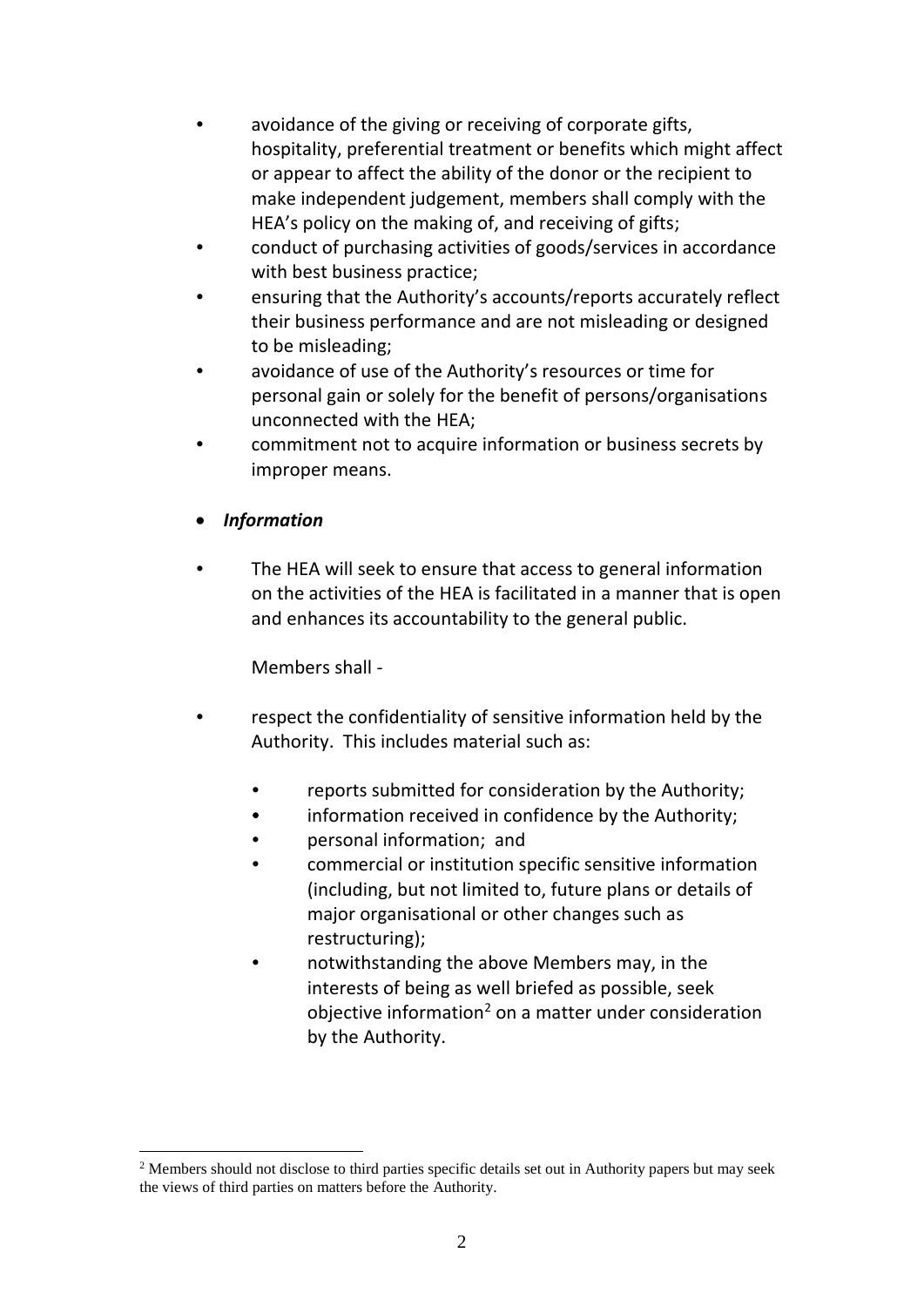- observe appropriate prior consultation procedures with third parties where, exceptionally, it is proposed to release sensitive information in the public interest;
- comply with relevant statutory provisions (e.g. data protection legislation, the Freedom of Information Act, 1997).

## *Obligations*

Members shall -

- ensure the Authority fulfils all regulatory and statutory obligations imposed on the HEA;
- ensure appropriate tendering guidelines are being applied in the **HFA**
- be satisfied that controls to prevent fraud have been put in place including adequate controls to ensure compliance with prescribed procedures in relation to claiming of expenses for business travel;
- use their reasonable endeavours to attend all Authority meetings; and
- recognise that the acceptance of positions following membership of the Authority can give rise to the potential for conflicts of interest and to confidentiality concerns. A Member shall continue to respect the confidentiality of sensitive material held by the Authority in any dealings he/she may have following the termination of his/her membership of the Authority.
- Acknowledge the duty of all to confirm to the highest standards of business ethics

# • *Loyalty*

The Authority acknowledges -

- The responsibility to be loyal to the HEA and be fully committed in all its business activities while mindful that the organisation itself must at all times take into account the interests of stakeholders.
- *Fairness*

The Authority will -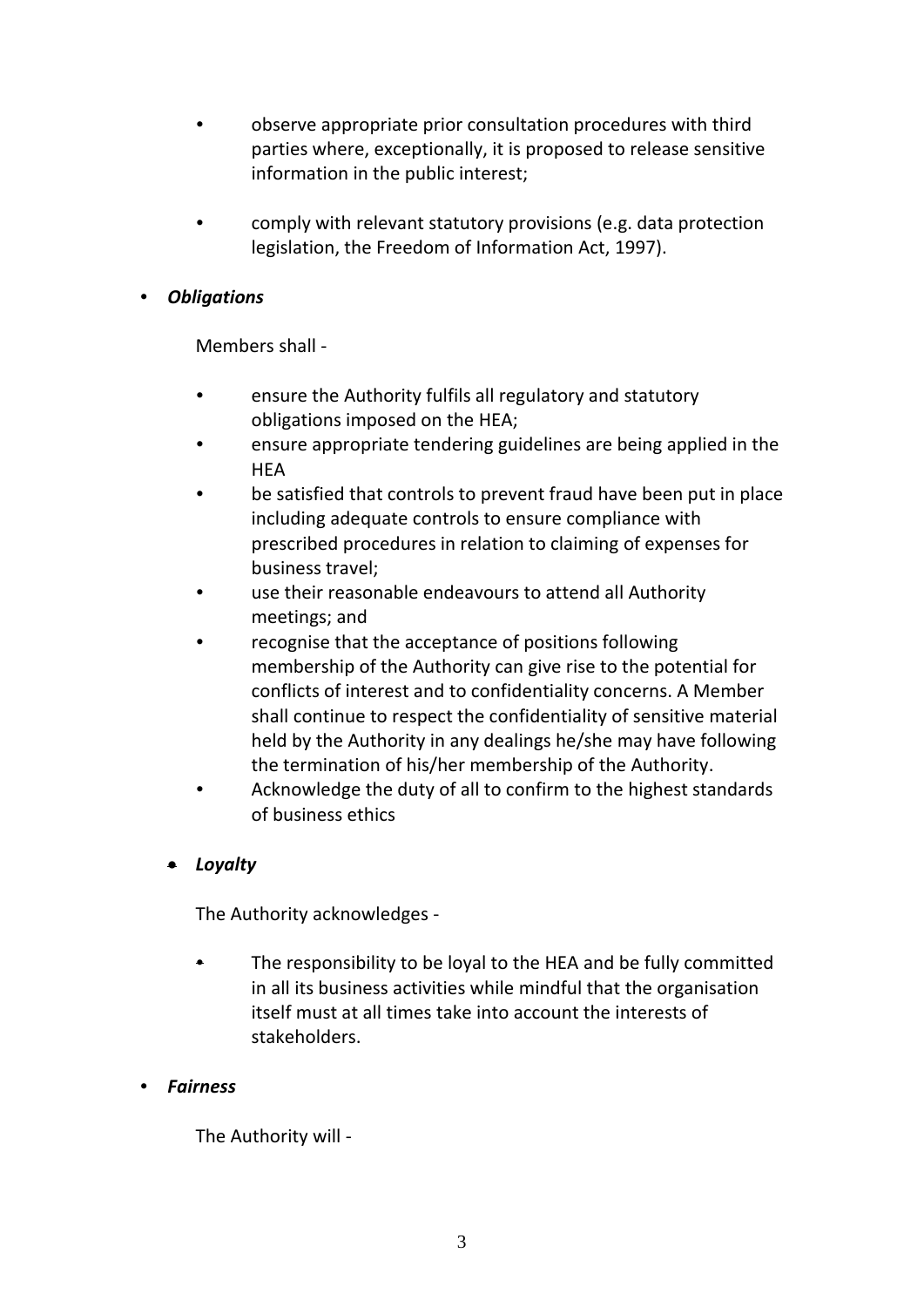- ensure that it complies with employment equality and equal status legislation and;
- be committed to fairness in all its activities; and
- will value stakeholders of the HEA and treat all equally.

### *Work/External Environment*

The Authority will -

- place the highest priority on promoting and preserving the health and safety of employees and;
- ensure that community concerns are fully considered.
- Promote the development of a culture of 'speaking up' whereby members or employees can raise concerns regarding serious wrongdoing in the workplace without fear of reprisal
- Minimise any detrimental impact of the operations on the environment

## • *Communications*

Members shall -

- adhere to the HEA policy that only the Chair, CEO, or their nominee speaks on behalf of the Authority to the media;
- recognise that communication of decisions taken by the Authority is to be conveyed by the Executive; and
- ensure that any correspondence received by Members relating to their work as Members should be referred to the Executive for appropriate response.

# *Responsibility*

- This Code of Business Conduct and a policy document on disclosure of interests will be circulated to all Members, management and employees for their retention;
- the above recipients will acknowledge receipt and understanding of same; and
- . the Executive will prepare an explanatory booklet providing practical guidance and direction on such areas as gifts and entertainment and on other ethical considerations which arise routinely.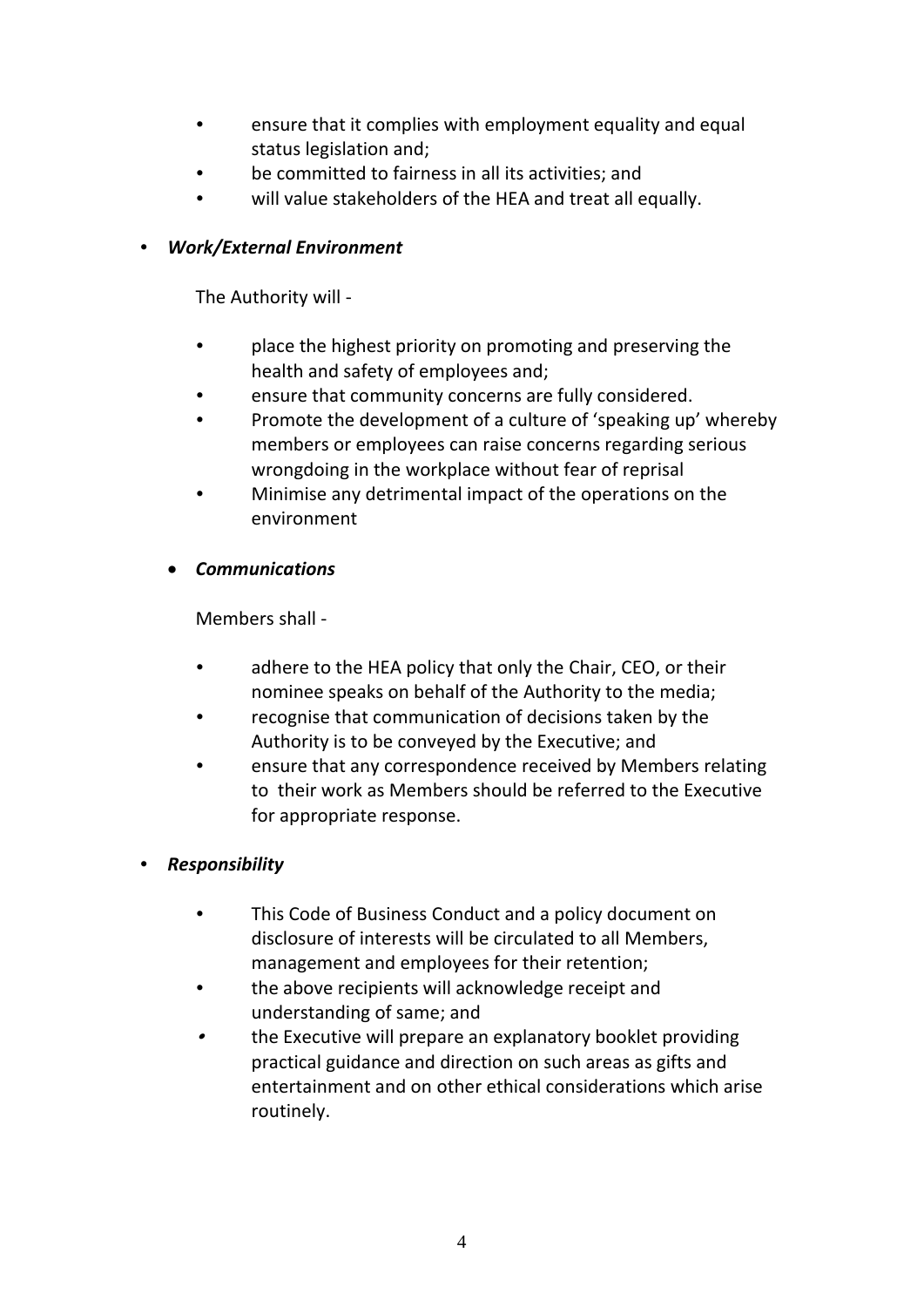- *Review*
	- The Authority will review this Code of Business Conduct as appropriate.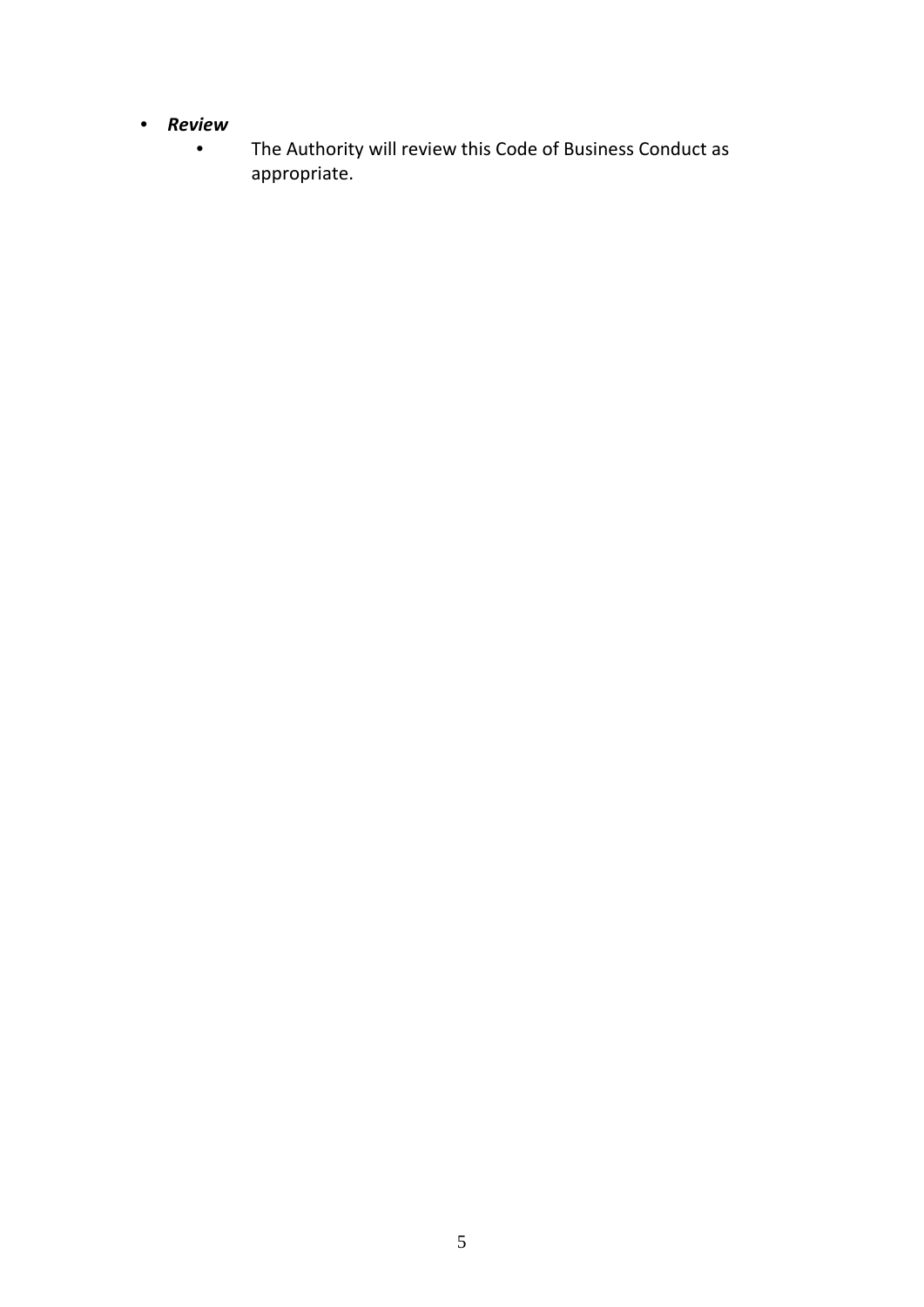# **APPENDIX A**

# **Procedures for disclosure of interests by Members of the Authority**

1. On appointment to the Authority each Member will be required to complete a register of Members form. This should include details of the Member's employment and other business interests deemed appropriate.

2. It is recognised that Members are appointed by Government in a nonrepresentational capacity save for the requirement under legislation that at least seven members are appointed from the academic community (i.e. holding a teaching and/or research position in a university or institution designated under the HEA Act) and seven members are appointed from outside the academic community.

3.Where the Authority is considering the funding of a proposal a member should withdraw from the meeting if that member (or a family member) is involved in, or attached to, a particular department or unit of a third level institution which stands to benefit from the allocation, or the member (or a family member) had a particular personal involvement in the preparation and furthering of the proposal from the Institution.

4. Where proposals for the supply of goods or services are being considered by the Authority, members are required to declare if they (or a family member) have any personal/financial interest in the business of companies who have tendered for the contract. Such a member should withdraw from the meeting while discussions on the contract are taking place. The member will be informed of the decision when the issue is finalised.

5. Where a member is not participating in a decision by reason of a potential conflict of interest, (s)he will not be provided with the documentation relating to the particular subject. Any material received in error or issued prior to the declaration of interest should be returned to the Secretary.

6. A member who is unsure as to whether or not a conflict of interest arises should consult the Chair or Secretary at the earliest possible opportunity.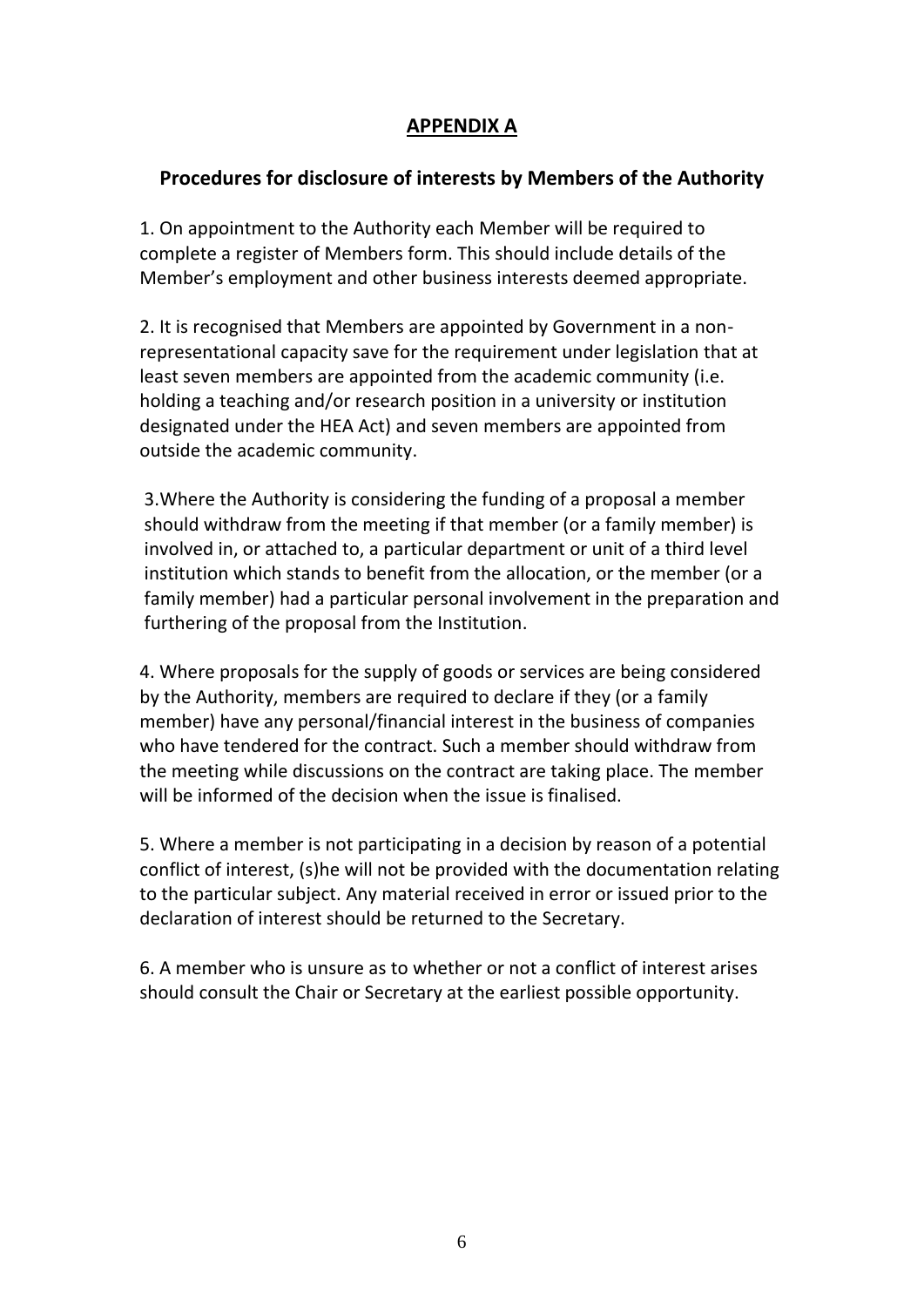# **APPENDIX B**

# **Protocol on the circulation and maintenance of confidentiality of documents of the HEA**

### **Introduction**

- 1. The Higher Education Authority is committed to openness and transparency in its operations and will pro-actively comply with its obligations under Freedom of Information legislation. However, the unauthorized release of documentation or information can hamper the work of the Authority and damage the integrity of its operations. This protocol sets out procedures to be followed in order to provide safeguards to ensure that confidential documents and information of the HEA are disclosed only in an authorized way. It is the practice of the HEA to make available documentation to Members for Board and Committee meetings through the Board sharepoint facility.
- 2. This Protocol applies to all documents circulated to Members whether for the purpose of a meeting of the authority or to which a Member has access to otherwise in his or her role as a Member. In the case of members of staff of the HEA, the Protocol applies to all documents a staff member has access to as part of his or her duties.

### **Access to relevant documents**

- 3. The HEA Executive shall operate at all times in accordance with the principle that Members are entitled to all information relevant to any matter on the agenda of a meeting of the Authority and that such information should be made available to each Member in good time before the meeting at which the matter is for discussion or decision.
- 4. The Executive, in consultation with the Chair, shall decide on the documents which are relevant to any matter on the agenda of an Authority meeting. In deciding on whether a document is relevant or not they should be predisposed towards provision.
- 5. Where a Member is of the opinion that a document which is relevant to a matter for discussion or decision has not been made available to him or her, he or she shall as soon as practicable, inform the Chair of his or her opinion and the Chair, in consultation with the CEO shall decide whether the document is, or is not, relevant.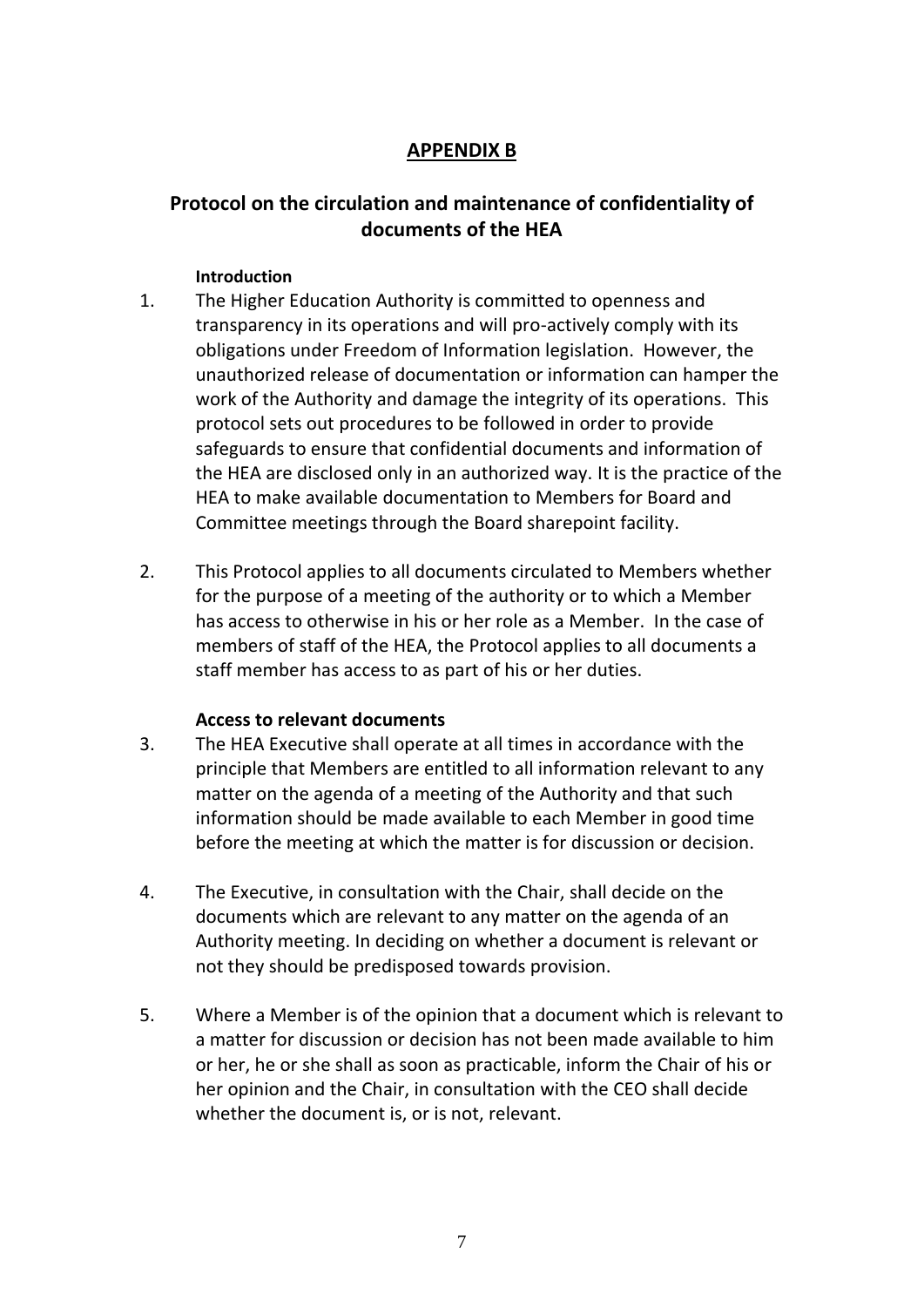6. A Member who, having had his or her request for documents refused in accordance with paragraph 5, may table the matter as an agenda item at the next meeting of the Authority, immediately following the decision and the decision of the Authority on the matter shall be final.

### **Restricted circulation**

- 7. Notwithstanding Paragraph 5 above, the CEO may, with the agreement of the Chair, circulate any document on a restricted basis only, where he or she is of the opinion that this is necessary in the interests of the effective conduct of the business of the HEA, the best interests of the HEA generally or there are other good and substantial reasons for so doing. Where this is necessary restricted documents will be placed in folders which will not be accessible to the Member(s) concerned.
- 8. Where the CEO has, with the consent of the Chair, decided to circulate documents on a restricted basis only, he or she shall inform each of the Members of that decision when the documents relating to the agenda of the meeting concerned are circulated and the reasons for that decision.
- 9. If a Member is dissatisfied with the decision of the CEO, he or she may inform the Chair, who may, following consultation with the CEO reverse the decision in whole or in part.
- 10. A Member who, who is unhappy with the decision taken in relation to the circulation of restricted documents as set in paragraph 9, may table the matter as an agenda item at the next meeting of the Authority, immediately following the decision and the decision of the Authority on the matter shall be final.
- 11. For the purposes of this Protocol restricted circulation means
	- (a) circulation of a document only at the meeting where the matter it relates to is to be discussed and return of the document to the CEO on completion of the discussion of the matter at that meeting;
	- (b) circulation of part only of a document either in the normal way or as at sub-paragraph (a) above, or
	- (c) non-circulation of a document.

# **Staff of the HEA**

12. While it is desirable that staff of the HEA be informed in advance of the agenda of a meeting of the Authority and that each of them, as appropriate, have access to all documents relating to agenda items, the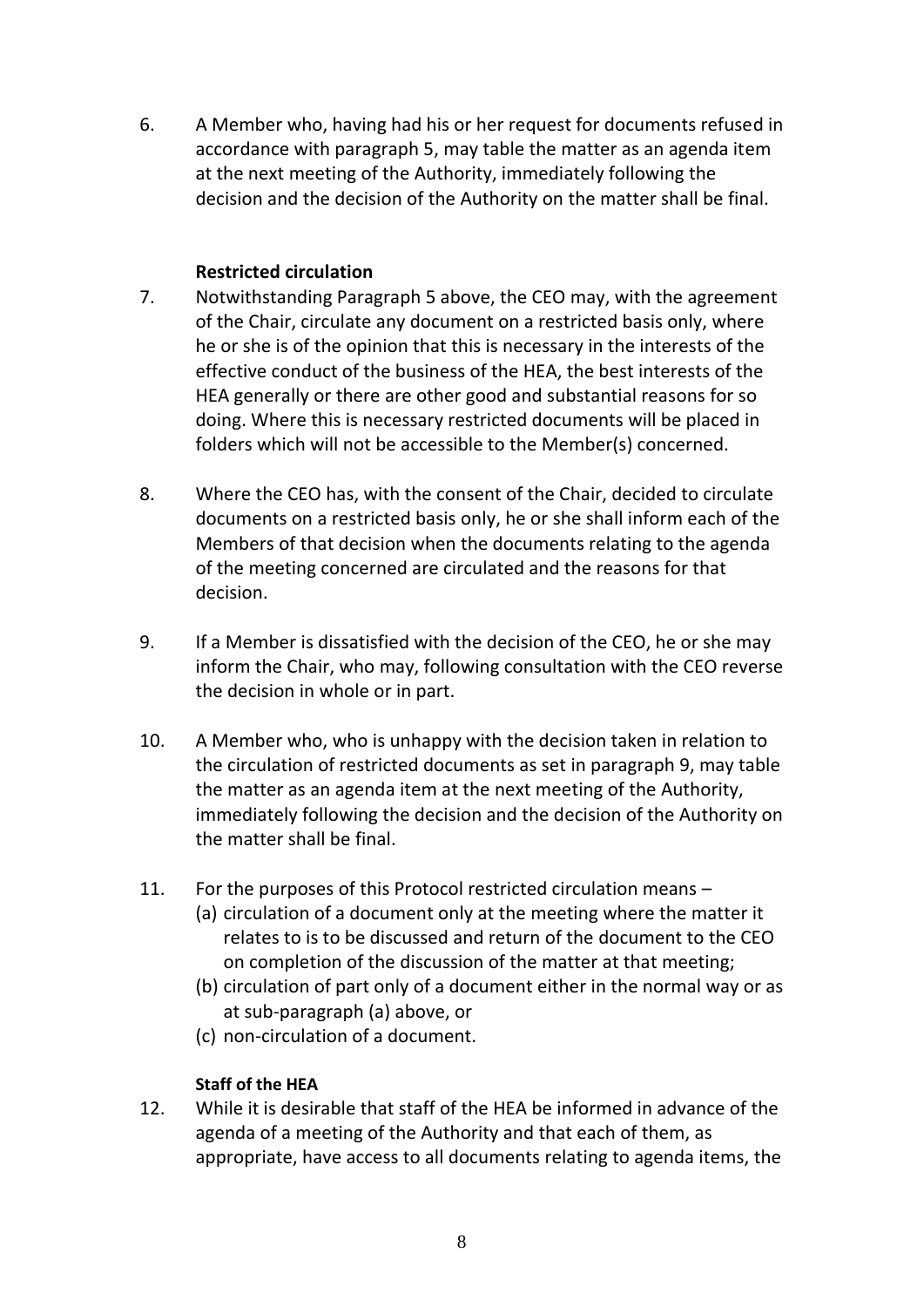CEO may confine access to any document as he or she considers appropriate.

#### **Co-operation with inquiries**

13. Where an unauthorised publication of a document occurs each Member of the Authority and each staff member shall co-operate fully with any inquiry into that publication as shall be carried out on behalf of the HEA.

#### **Safe Disposal of Authority Documentation**

14. Members should not retain documentation obtained during their terms as a Member and should return hard copies of any documentation to the Secretary or otherwise indicate to the Secretary that all documentation in their possession has been disposed of in an appropriate manner.

Access to the sharepoint facility will end once a Member ceases to serve on the Board. In the event that a former Member requires access to Authority papers from the time of their term on the Authority this can be facilitated by the Secretary following consultation with the Chair.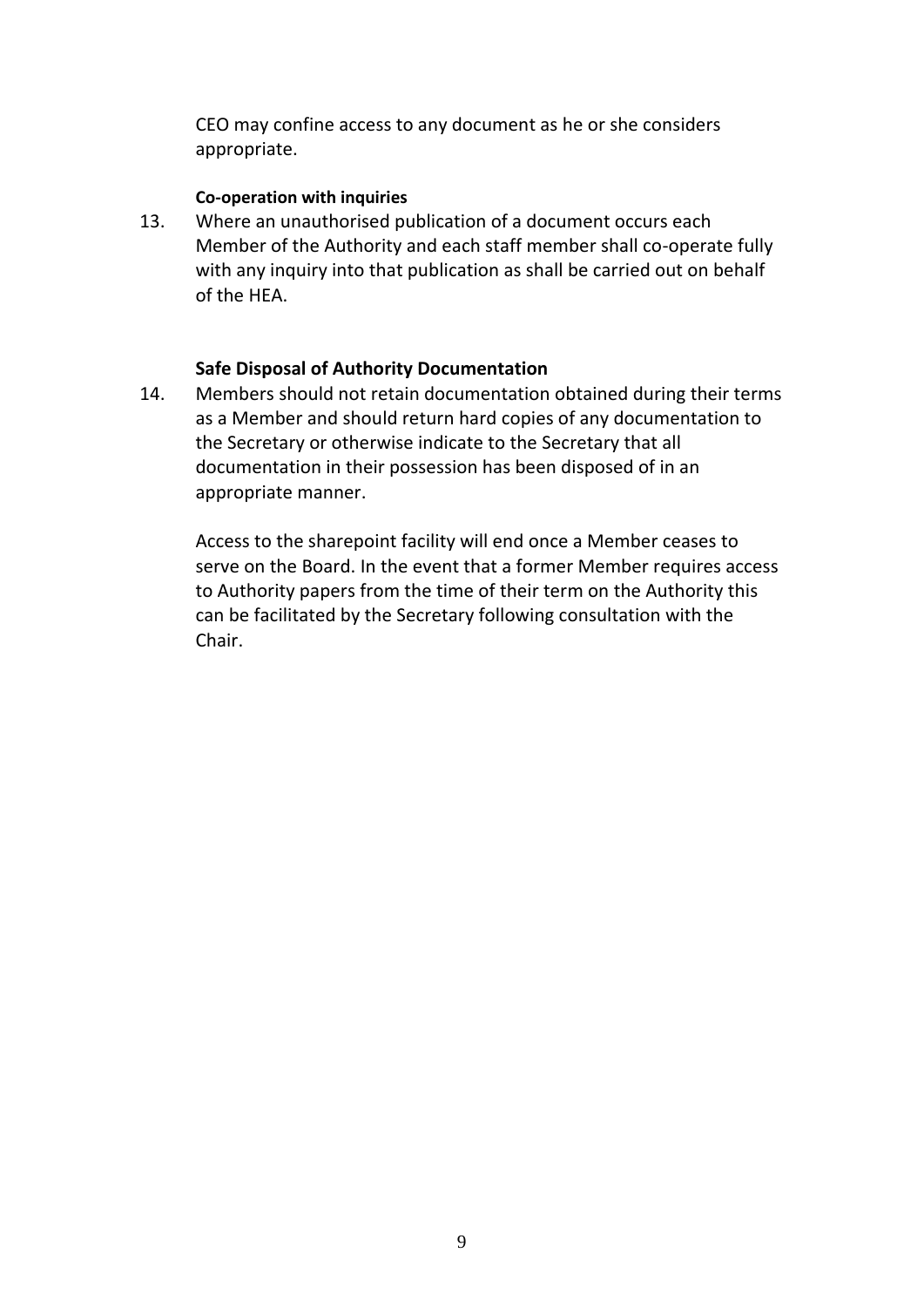# **APPENDIX C**

# **Acceptance of outside appointments and of consultancy engagement following expiry of office, resignation or retirement**

The following provisions, which will apply for a period of 12 months after their membership ceases, are designed to foster a culture in which HEA members and employees are fully aware of the potential for conflict of interest in accepting positions outside the HEA. It is important to declare to the appropriate authority (see below) such potential conflicts of interest in order to avoid any suspicion that the advice and decisions of a serving officer might be influenced by the expectation of future employment with a particular firm or organisation. However, it is not the intention to place an unnecessary burden on members or designated employees in this regard and it is expected that these provisions will not affect the generality of former members of staff joining outside employment.

Any former member or employee intending to be engaged in or connected with (i) any outside

business with which he or she had official dealings or (ii) any outside business that might gain an unfair advantage over its competitors by employing him or her, must inform the appropriate authority outlined below of such an intention. Additionally, members and staff who hold positions which are "designated positions" for purposes of the Ethics Acts shall not, within twelve months of their membership expiring/resigning or retiring as a Member/Employee

• accept an offer of appointment from an employer outside the HEA, where the nature and terms of such appointment could lead to a conflict of interest, without first obtaining approval from the appropriate authority as outlined below.

#### or

• accept an engagement in a particular consultancy project, where the nature and terms of such appointment or engagement could lead to a conflict of interest, without first obtaining approval from the appropriate authority as outlined below.

The HEA is required to monitor the acceptance of outside appointments by former members and staff.

For the purpose of this policy the following shall be the appropriate authority;